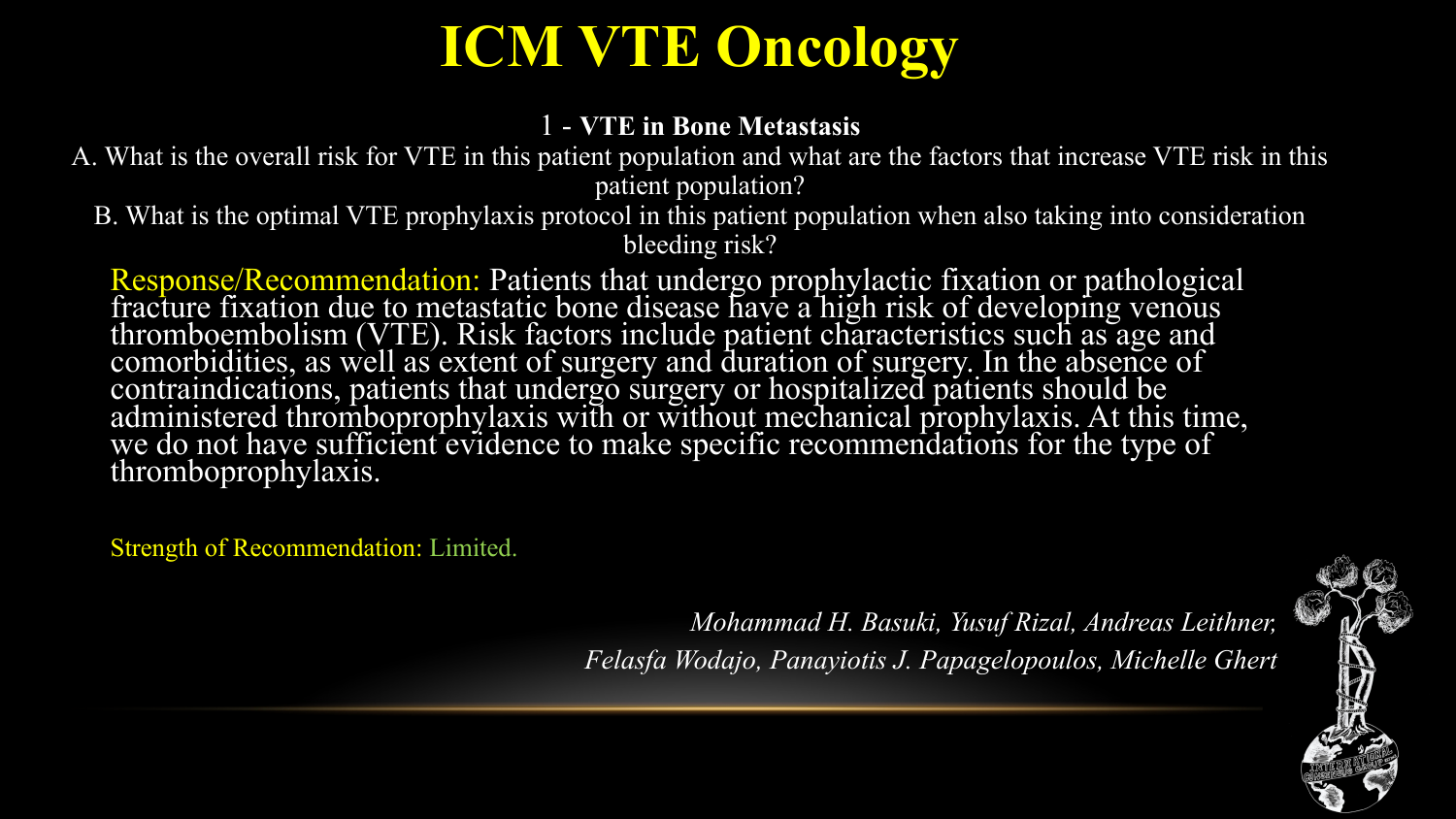#### 1 - **VTE in Bone Metastasis**

A. What is the overall risk for VTE in this patient population and what are the factors that increase VTE risk in this patient population?

B. What is the optimal VTE prophylaxis protocol in this patient population when also taking into consideration bleeding risk?

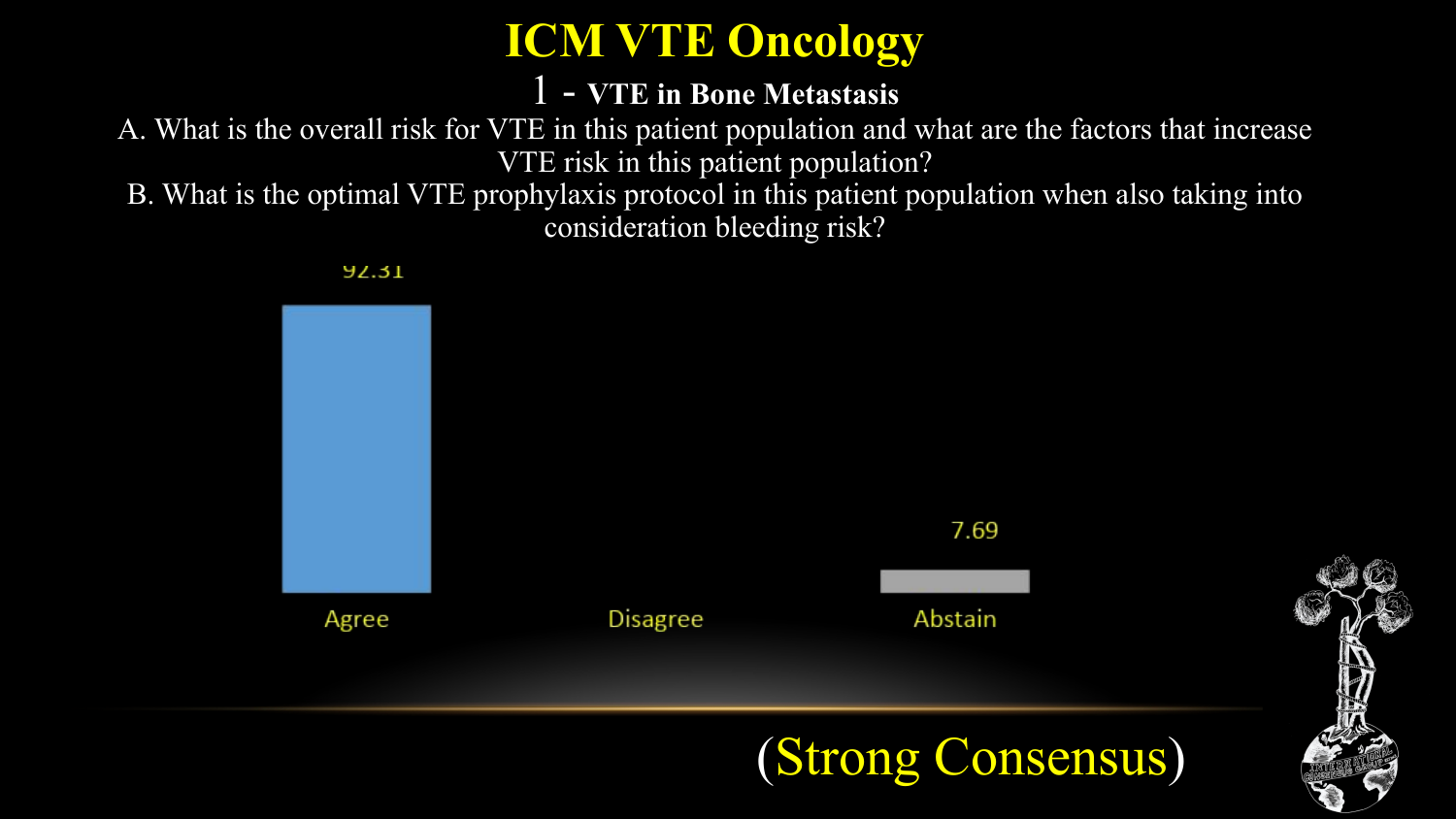#### **2 - For Primary Bone Tumors/Sarcoma Patients**

A. What is the overall risk for VTE in this patient population and what are the factors that increase VTE risk in this patient population?

B. What is the optimal VTE prophylaxis protocol in this patient population when also taking into consideration bleeding risk?

Response/Recommendation: Patients undergoing sarcoma surgery have a high risk of venous thromboembolism (VTE) with multiple common risk factors relating to the patient population, surgery, and complications. Patients should have chemoprophylaxis with either low-molecular-weight heparin (LMWH) or aspirin (ASA) unless very high bleeding risk, combined with pneumatic compression.

Strength of Recommendation: Limited.



*Tanis Worthy, Michelle Ghert, Mohammad H. Basuki, Felasfa Wodajo, Andreas Leithner, Panayiotis J. Papagelopoulos, Jashvant Poeran*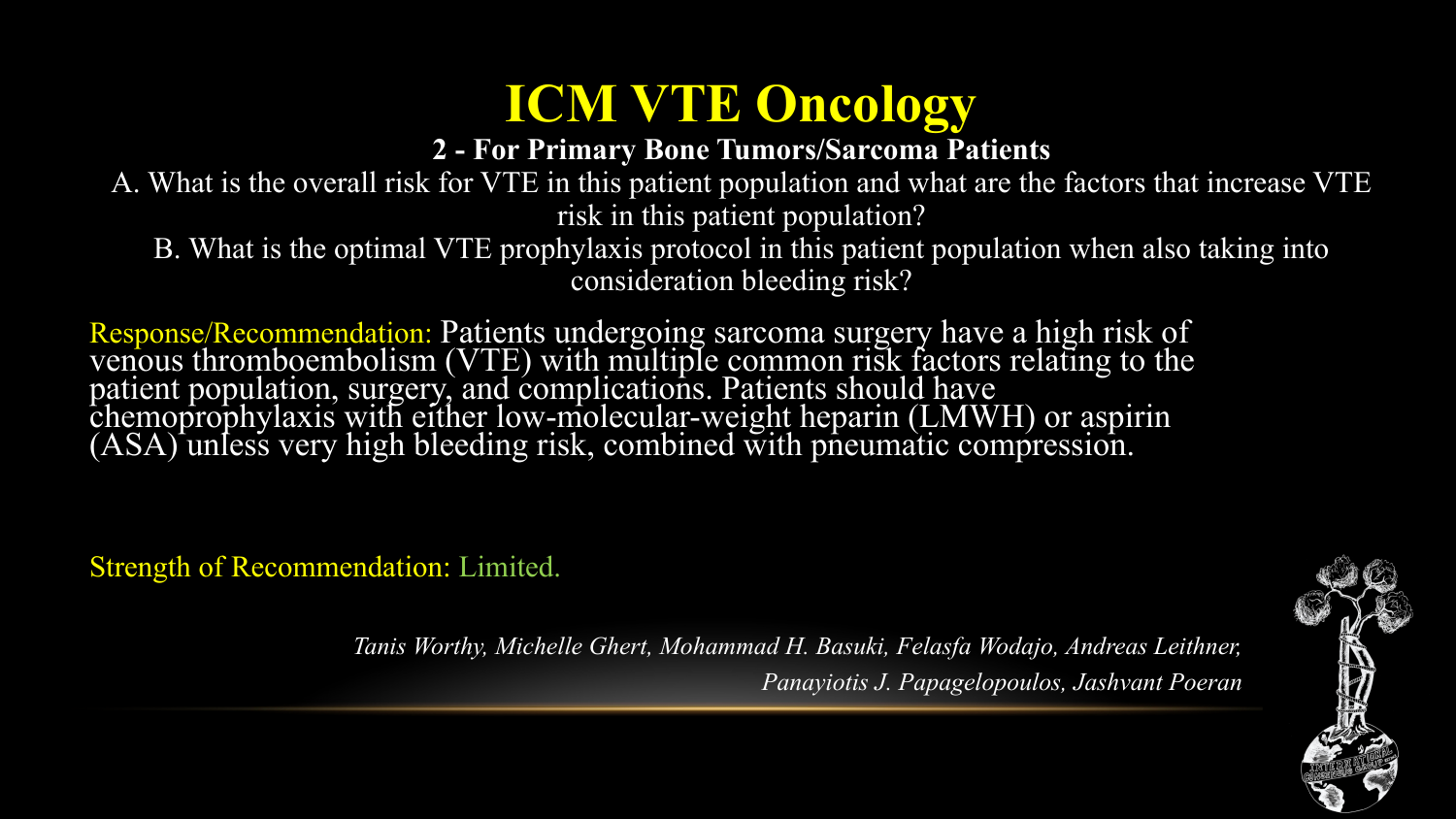

#### **2 - For Primary Bone Tumors/Sarcoma Patients**

A. What is the overall risk for VTE in this patient population and what are the factors that increase VTE risk in this patient population?

B. What is the optimal VTE prophylaxis protocol in this patient population when also taking into consideration bleeding risk?

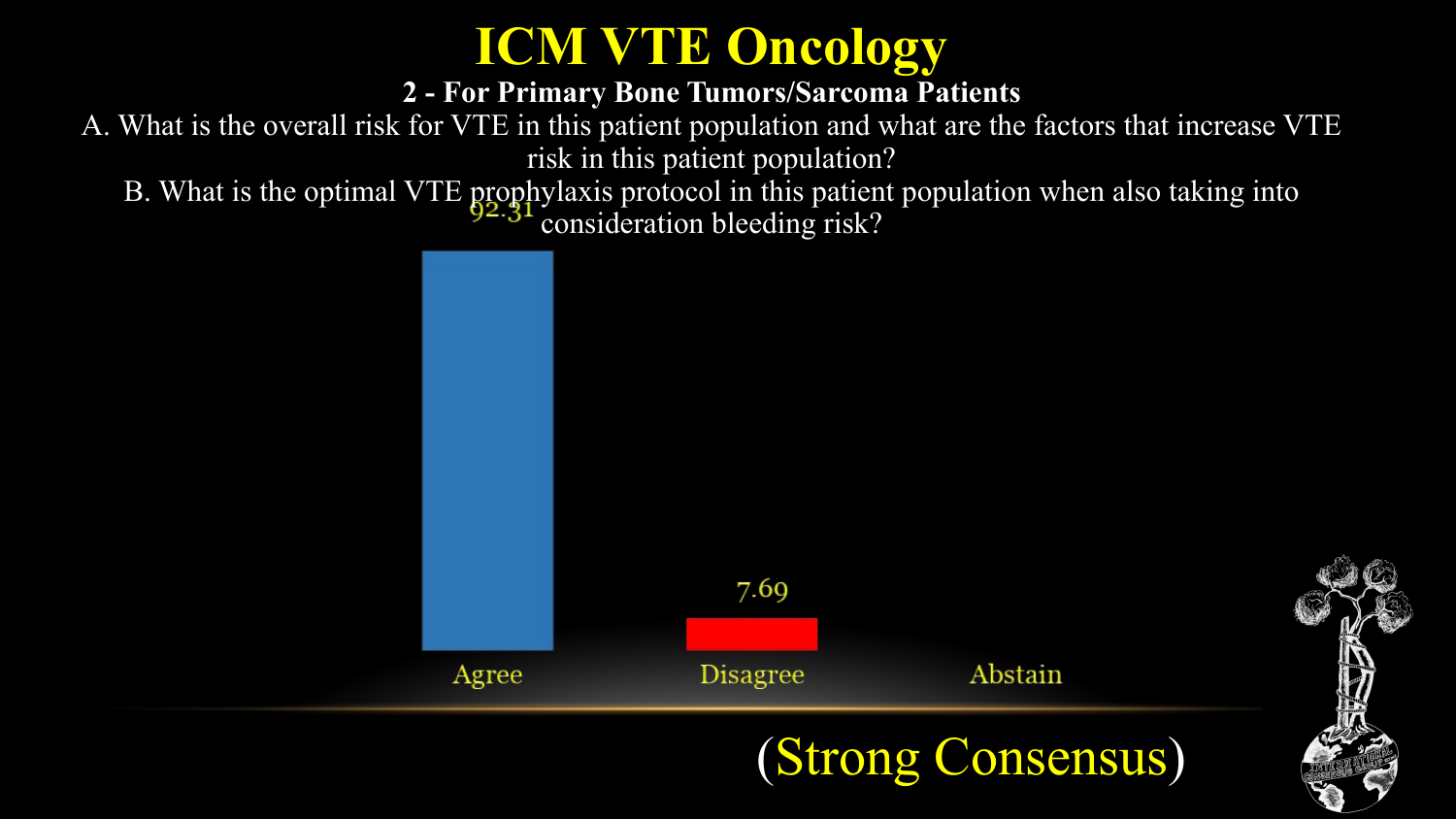3 - What orthopedic tumor-related surgeries require routine prophylaxis?

Response/Recommendation: Patients undergoing resection procedures for bone metastasis or procedures that involve prosthesis reconstruction are at higher risk of venous thromboembolism and require routine prophylaxis.

Strength of Recommendation: Limited.

*Shang-Wen Tsai, Te-Feng Arthur Chou, Wei-Ming Chen* 

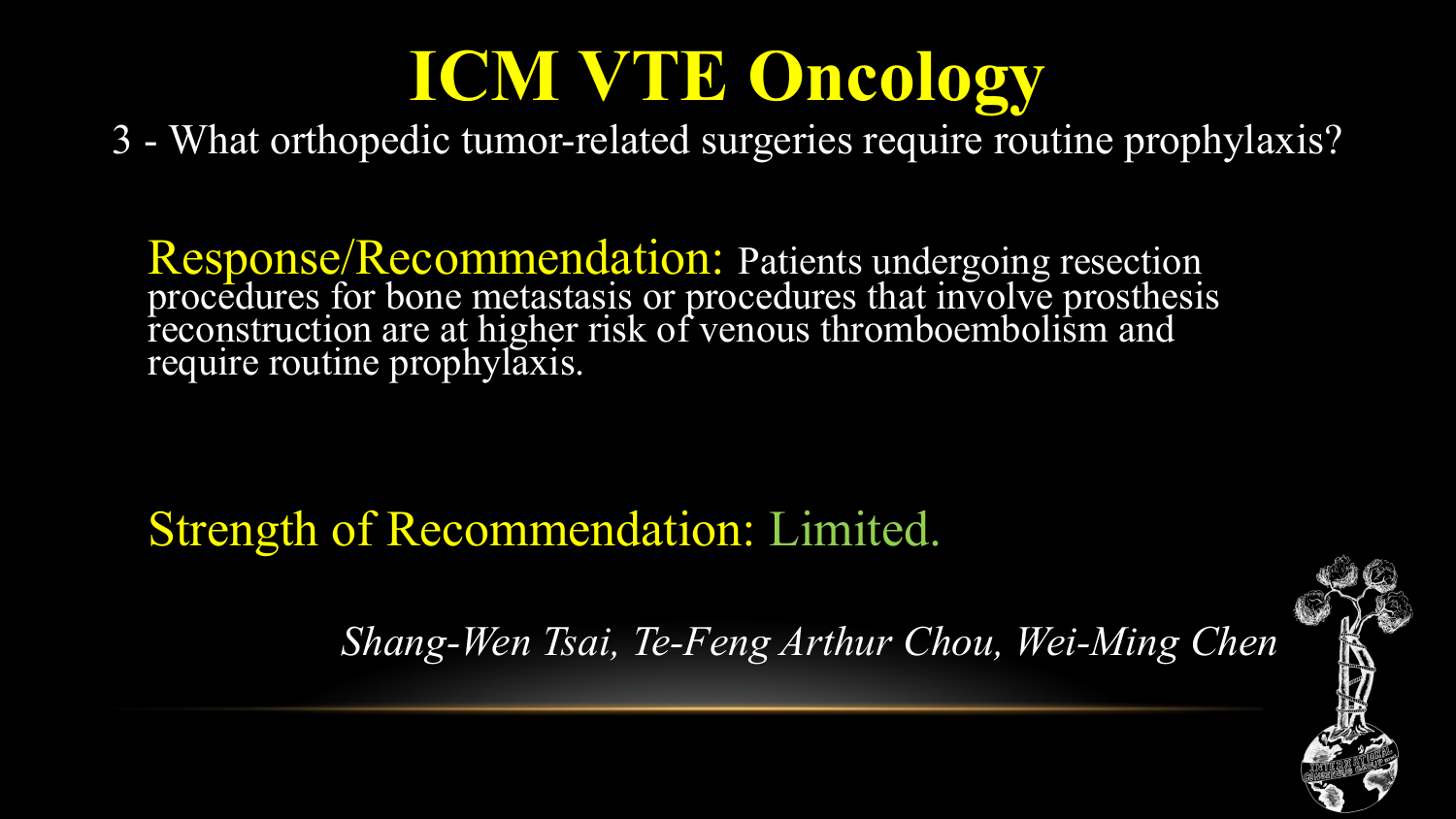3 - What orthopedic tumor-related surgeries require routine prophylaxis?

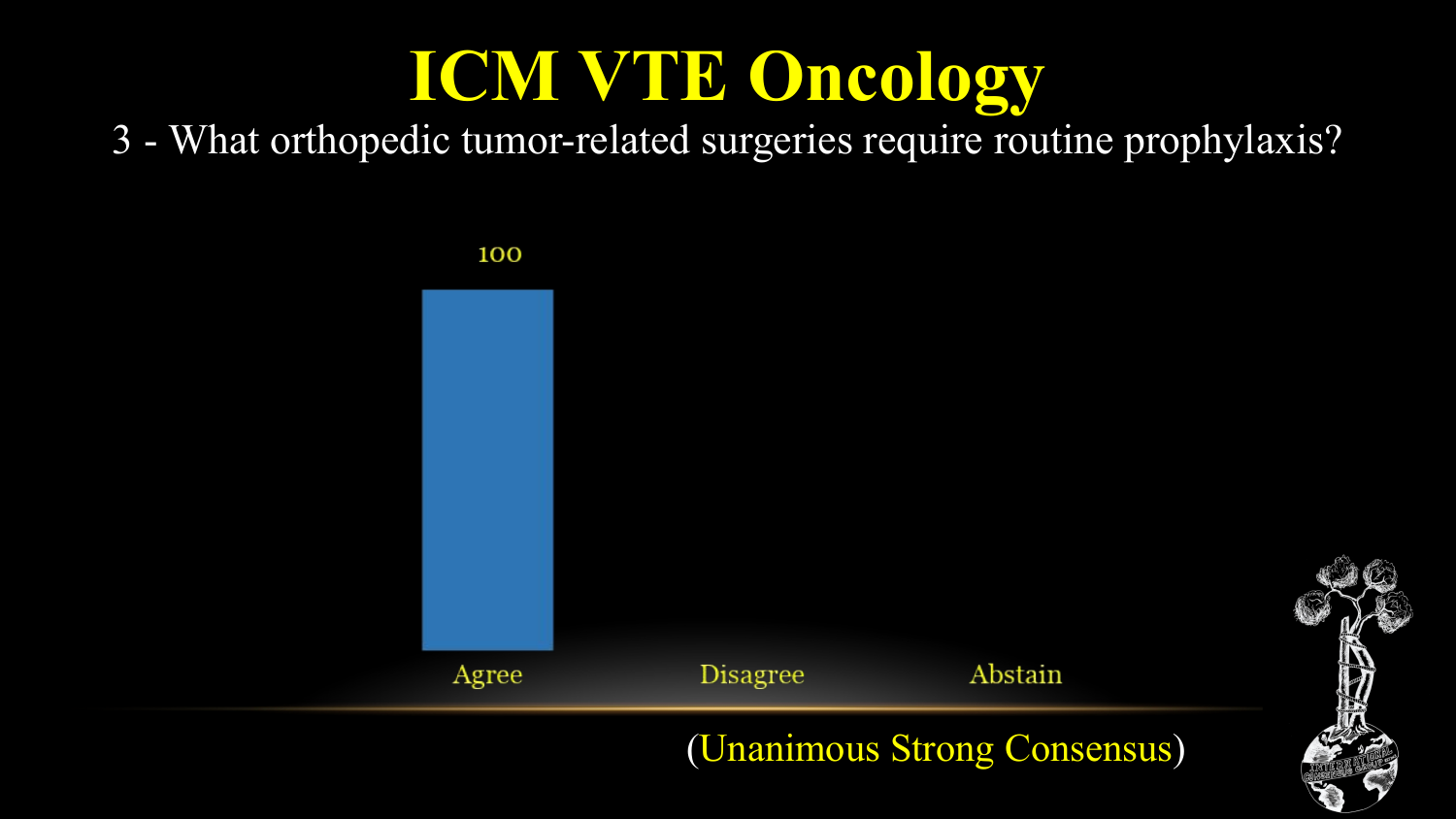4 - How should VTE prophylaxis protocols be adjusted for surgical repairs of pathological fractures or orthopaedic surgery in a patient with a history of malignancy or concurrent malignancy?

Response/Recommendation: Patients undergoing surgical repairs of pathological fractures or those undergoing orthopaedic surgery with a history of malignancy or concurrent malignancy are at high risk for development of venous thromboembolism (VTE). While guidelines may provide some guidance in terms of choice of chemical agent and duration, the current evidence base is insufficient in determining optimal prophylaxis strategies, especially in light of factors that may further impact VTE risk in this high-risk population such as primary tumor site.

Strength of Recommendation: Limited.

*Jashvant Poeran, Panayiotis J. Papagelopoulos, Tanis Worthy, Michelle Ghert, Mohammad H. Basuki, Felasfa Wodajo, Andreas Leithner.*